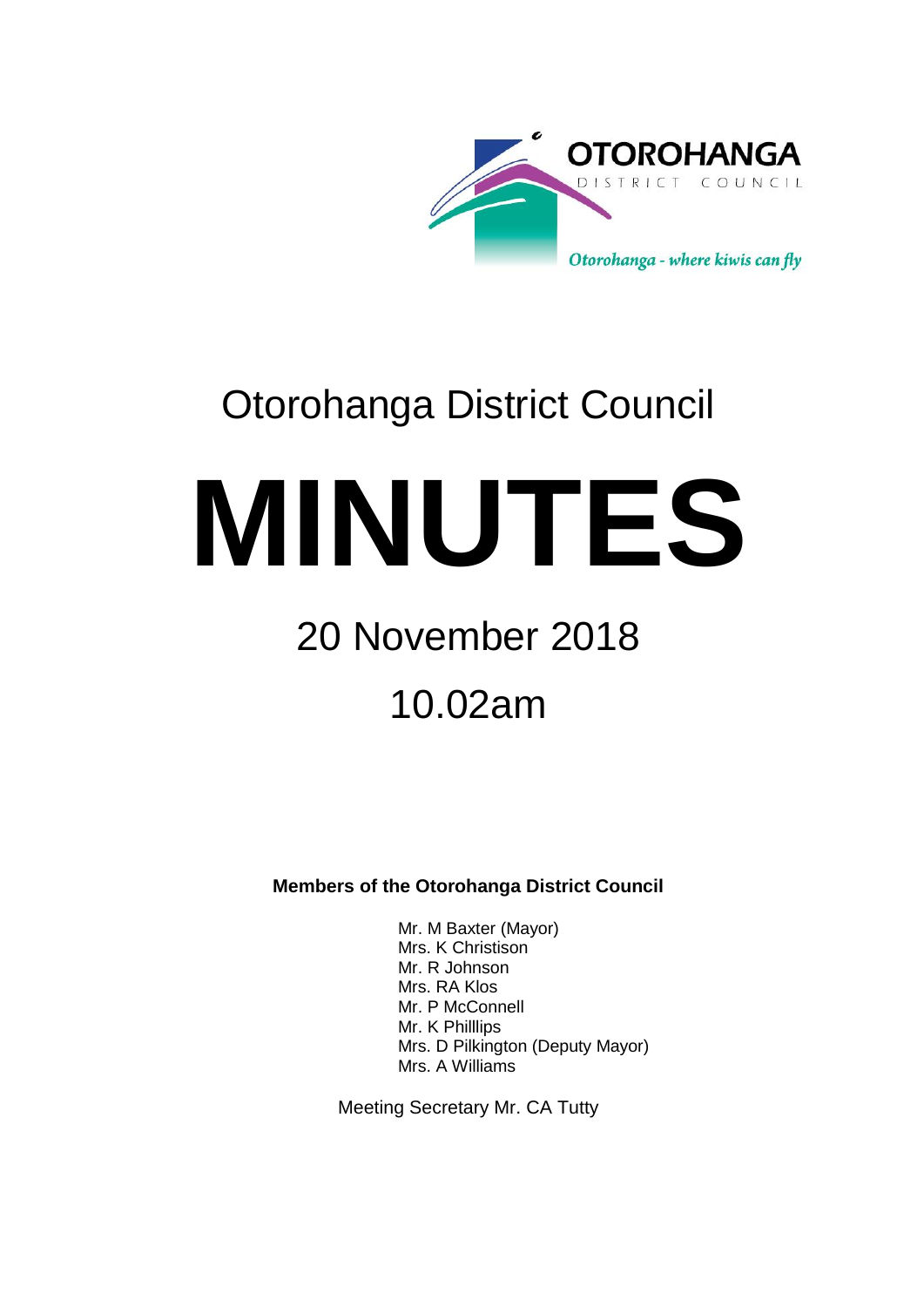## **OTOROHANGA DISTRICT COUNCIL**

#### **20 November 2018**

Minutes of an ordinary Meeting of the Otorohanga District Council held in the Council Chambers, 17 Maniapoto Street, Otorohanga on Tuesday 20 November 2018 commencing at 10.02am.

## **MINUTES**

### **ORDER OF BUSINESS:**

| <b>ITEM</b>                     | <b>PRECIS</b>                                                                                | <b>PAGE</b> |
|---------------------------------|----------------------------------------------------------------------------------------------|-------------|
| <b>PRESENT</b>                  |                                                                                              | 1           |
| IN ATTENDANCE                   |                                                                                              |             |
|                                 |                                                                                              | 1           |
| <b>APOLOGY</b>                  |                                                                                              | 1           |
| <b>OPENING PRAYER</b>           |                                                                                              | 1           |
| PUBLIC FORUM (UP TO 30 MINUTES) |                                                                                              | 1           |
|                                 | CONFIRMATION OF MINUTES - OTOROHANGA DISTRICT COUNCIL - 23 OCTOBER 2018                      | 2           |
|                                 | CONFIRMATION OF MINUTES - OTOROHANGA COMMUNITY BOARD - 19 OCTOBER 2018                       | 3           |
|                                 | $-1$ NOVEMBER 2018<br>RECEPIT OF MINUTES – KAWHIA COMMUNITY BOARD – 19 OCTOBER 2018          | 3<br>3      |
| <b>MATTERS ARISING</b>          |                                                                                              |             |
|                                 | <b>ITEMS TO BE CONSIDERED IN GENERAL BUSINESS</b>                                            | 2           |
|                                 | DECLARATION OF CONFLICTS OF INTEREST                                                         | 3           |
|                                 |                                                                                              |             |
| <b>REPORTS</b>                  | AMENDMENT OF TRAFFIC BYLAW SCHEDULES                                                         |             |
| <b>ITEM 312</b>                 |                                                                                              | 4           |
| <b>ITEM 313</b>                 | KAWHIA PLAYGROUND PROPOSAL                                                                   | 4           |
| <b>ITEM 314</b>                 | ROAD LEGALISATION PART MANGAORONGO ROAD - SO 525400                                          | 5           |
| ITEM 3da15                      | ROUTINE ENGINEERING REPORT - AUGUST TO OCTOBER 2018                                          | 5           |
| <b>ITEM 316</b>                 | ENVIRONMENTAL HEALTH OFFICER / LIQUOR LICENSING INSPECTOR'S<br>REPORT JULY TO SEPTEMBER 2018 | 6           |
| ITEM 317                        | ODC MATTERS REFERRED FROM 23 OCTOBER 2018                                                    | 6           |
| <b>GENERAL</b>                  |                                                                                              | 6           |
| <b>ITEM 318</b>                 | RESOLUTION TO EXCLUDE THE PUBLIC                                                             | 9           |
| <b>ITEM 319</b>                 | OTOROHANGA CEMETERY - PROPOSED CHANGES TO LAND STATUS -<br><b>CONFIDENTIAL</b>               | 10          |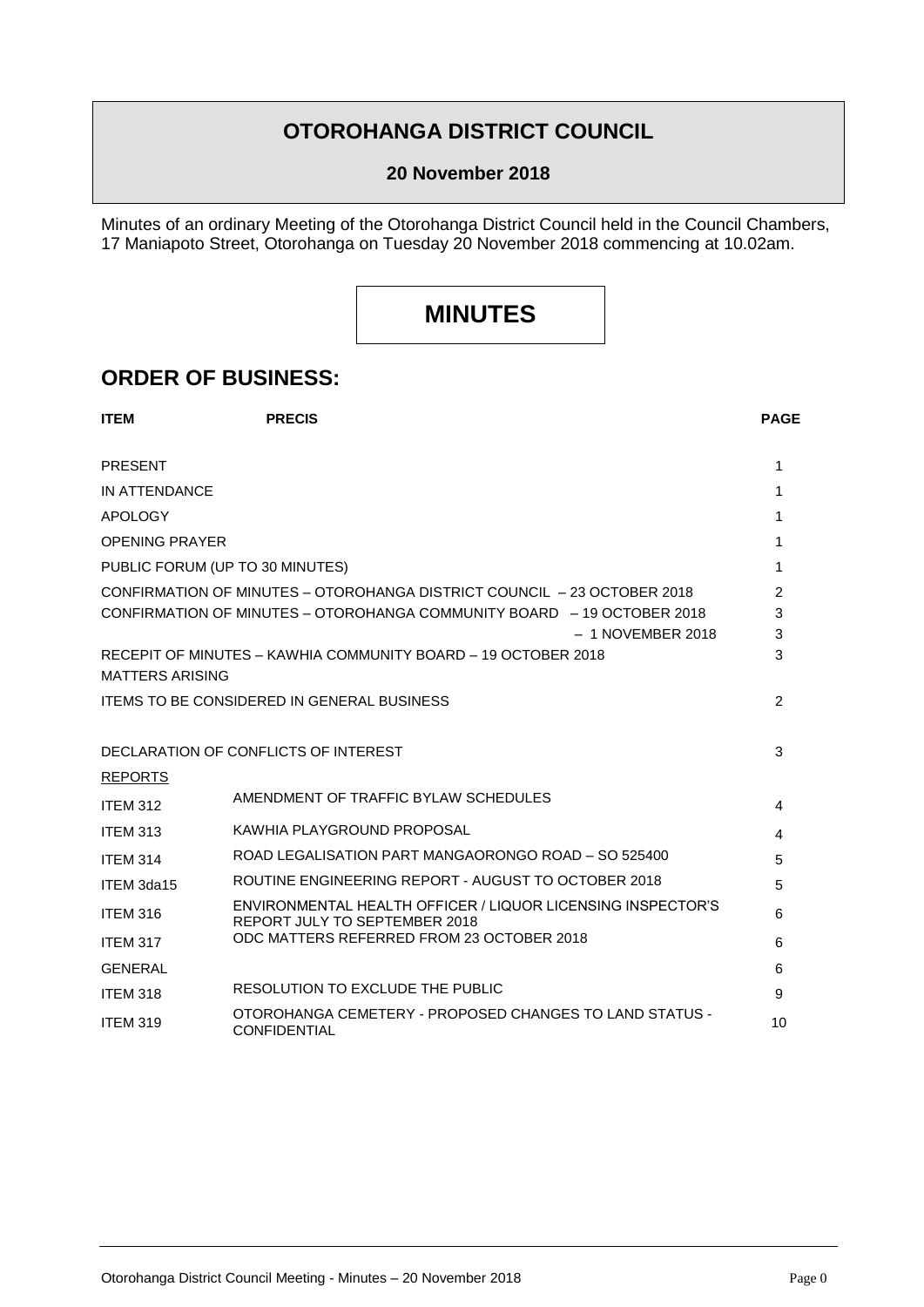#### **PRESENT**

Mr. MM Baxter (Mayor), Mrs. DM Pilkington (Deputy Mayor), Councillors RA Klos, AJ Williams and K Philips.P.McConnell

#### **IN ATTENDANCE**

Messrs DC Clibbery (Chief Executive), G Bunn (Corporate Services Manager), R Brady (Engineering Manager), CA Tutty (Governance Supervisor) and Ms. T Ambury (Land Management Officer)

His Worship declared the meeting open and welcomed those present.

#### **APOLOGY**

**Resolved** that the apology received from Councillor K. Christison be sustained.

#### **His Worship / Councillor McConnell**

#### **OPENING PRAYER**

Councillor Klos read the Opening Prayer.

#### **PUBLIC FORUM**

His Worship welcomed members of the public present.

#### MS. RANGITAAWA SCHOFIELD

Ms. Rangitaawa-Schofield informed members that she had had discussions with Sonya Hetet and as part of Iwi wondered whether there could be a chance to bring a representative to the Board / Council meetings.

Ms. Rangitaawa-Schofield referred to a recent presentation to the Board by Mr. Bill Millar regarding maintenance work around the former Railway Station building and asked whether her Manu Whenua group could be proactive and assist with some of this work.

Ms. Rangitaawa-Schofield also raised the matter of community water metering in particular to the fixed charge and separate charge for water consumption.

#### MRS. HEATHER HAMMOND

Mrs. Hammond speaking as the current President of the Otorohanga Zoological Society Inc. who owns and administers the QE 2 covenanted Ripley Jones Reserve. She said this includes the wetland immediately neighbouring the proposed Happy Valley Milk Limited factory site and as such the Otorohanga Zoological Society Inc. is named in Clause 67 of the Consent conditions, to as a party of the required Community Liaison group.

Mrs. Hammond advised that OZS (the Otorohanga Zoological Society Inc.) would like to bring to the attention of Council that Condition 69a, 70 and 71 of the Happy Valley Milk Limited land use Consent have been breached.

Mrs. Hammond then outlined conditions 69a – 70 and 71 and reported that disregard to the consent conditions is unacceptable.

Mrs. Hammond advised that OZS is questioning what policies and processes the Council has in place for monitoring and enforcing the conditions of Land Use Consents in this District. She said that OZS is also asking whether these policies and processes are clearly documented and available for the public and staff.

Mrs. Hammond advised that if the Otorohanga District Council policies and processes are in place to monitor and enforce this Land Use Consent, what specific actions has Council staff taken to date and when did these occur.

In conclusion Mrs. Hammond advised that as a signatory of the petition to Council requesting Section 91 of the RMA be enacted (requiring Happy Valley Milk Limited to apply for concurrent Consents) she was disappointed that this did not happen, as this process would have been far less arduous for them and the Community.

Mrs. Hammond said that in future OZS strongly urges Council to protect the energy of the people in this Community by enacting Section 91 as a matter of policy for all future developments of scale in this District.

#### COLIN MURPHY

Mr. Murphy advised that he is speaking on behalf of the Otorohanga Museum Society in regards to the relocation of the sculpture of Major Westmacott currently displayed at the Te Papa Museum in Wellington. He said Major Westmacott was looked upon as a local and queried if there is a suitable place in Otorohanga to relocate this statue to.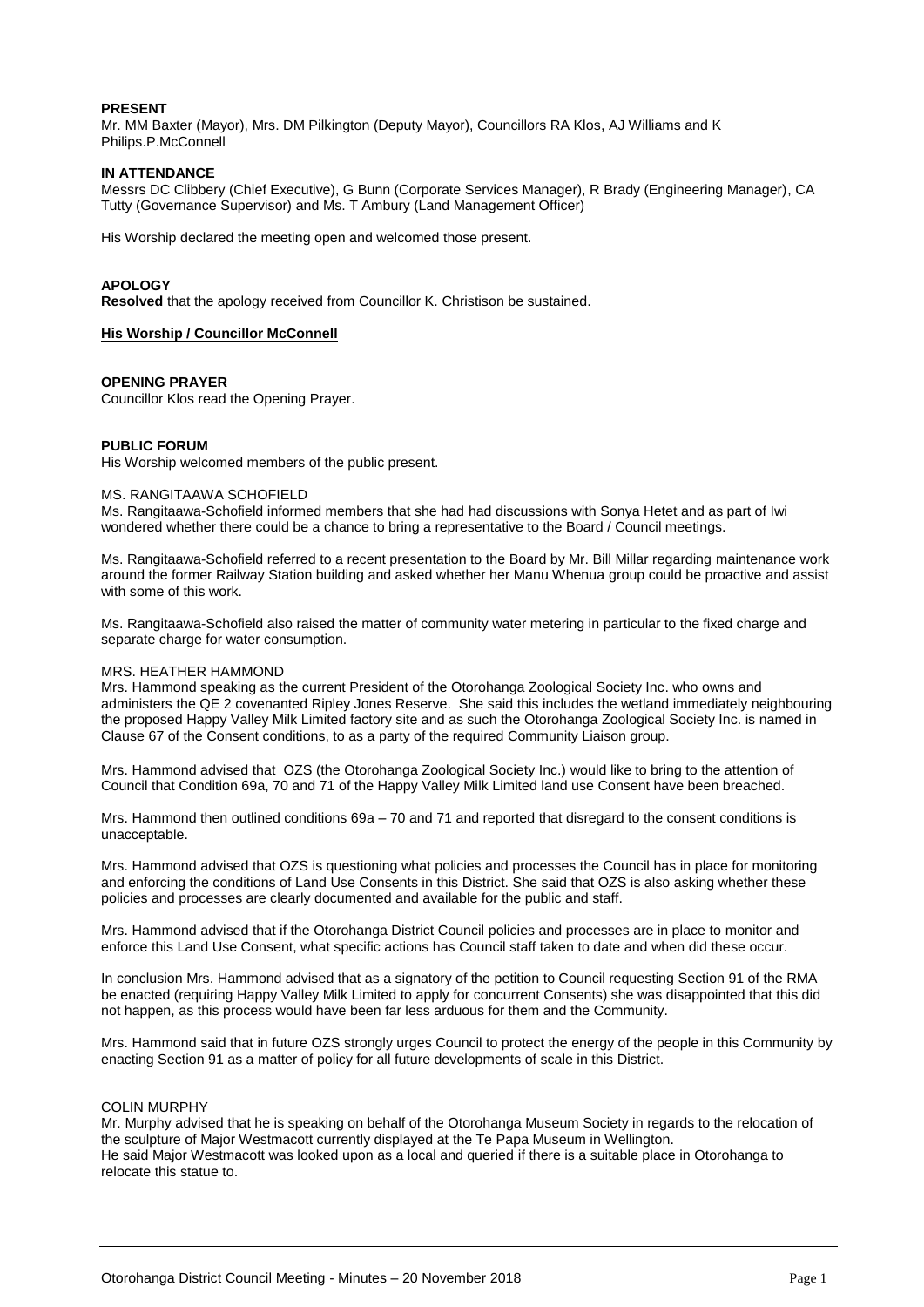Mr. Murphy referred to the former Girl Guides Hall and the Museum's intention to apply to Council for tenure of this building.

Mr. Murphy informed members that Mrs. Nan Owen has agreed that the Otorohanga Museum requires a total makeover. He said that this complex fits well within the current recreational area. Mr. Murphy advised that the key intention is to protect the statue and to secure the former Girl Guide Hall. He said at the present time, the Society has time on their side to work through the issues that may come from this.

In reply to His Worship Mr. Murphy advised that the statue is constructed of an aluminium frame covered in wax. He said it is able to be dismantled and reassembled.

With regard to the statue being required to be displayed in a climate controlled area Mr. Murphy said he would have to follow this issue up.

His Worship suggested that Mr. Murphy on behalf of the Society get the Community on-board to support the relocation of Major Westmacott's statue to Otorohanga.

#### **ITEMS TO BE CONSIDERED IN GENERAL BUSINESS**

No items were identified for consideration in general business which may require a resolution.

#### **CONFIRMATION OF MINUTES – OTOROHANGA DISTRICT COUNCIL – 23 OCTOBER 2018**

**Resolved** that the Minutes of the meeting of the Otorohanga District Council held on 23 October 2018, as circulated, be approved as a true and correct record of that meeting and the resolutions contained within be adopted.

#### **His Worship / Councillor Johnson**

Councillor Klos referred to the public forum section and congratulated the meeting Secretary on the format in which he recorded the discussion.

Councillor Klos expressed the opinion that she did not appreciate verbal attacks on Councillors / Staff during these public forum sections.

She referred to the potential use of the Island Reserve for a workers camp and said nowhere were the possible employment opportunities mentioned. She said all of the feedback received was negative.

Councillor Klos then referred to page 4, making reference to the resolution indicating Council's support in principle for use of the areas within the Island Reserve to potentially accommodate a workers camp for the Waikeria Prison development and asked why does the Otorohanga Community Board have so much say on this matter when Council administers the area.

Councillor Klos was informed that Council does have the opportunity to override any recommendations put forward by the Board.

Councillor Phillips raised the matter of consideration being given to summarising the minutes of Council meetings. He said he is in favour of a much more summarised version.

The Chief Executive reported that he has received strong views from Councillors on both formats. He said it would be desirable to wait until a new Chief Executive has been appointed to obtain their view on the matter.

Councillor Klos informed members that Council's Audit and Risk Committee wish to adopt a summarised version.

The Chief Executive advised that no other Council appears to record detailed minutes of their public forum section.

Councillor Pilkington said that this section allows an opportunity for the public to speak.

Councillor Johnson expressed the opinion that there is often negativity within the Public Forum section and felt that should this be recorded it does nothing for the image of the District.

Councillor Klos expressed the opinion that this Council should cease recording the discussion held in the public forum section.

Councillor Johnson thought that perhaps just the person and topic being presented could be recorded.

Councillor Pilkington informed members that Council cannot make a resolution today as this matter has not been signalled at the commencement of the meeting.

It was agreed that this item be placed on Matters referred for further consideration.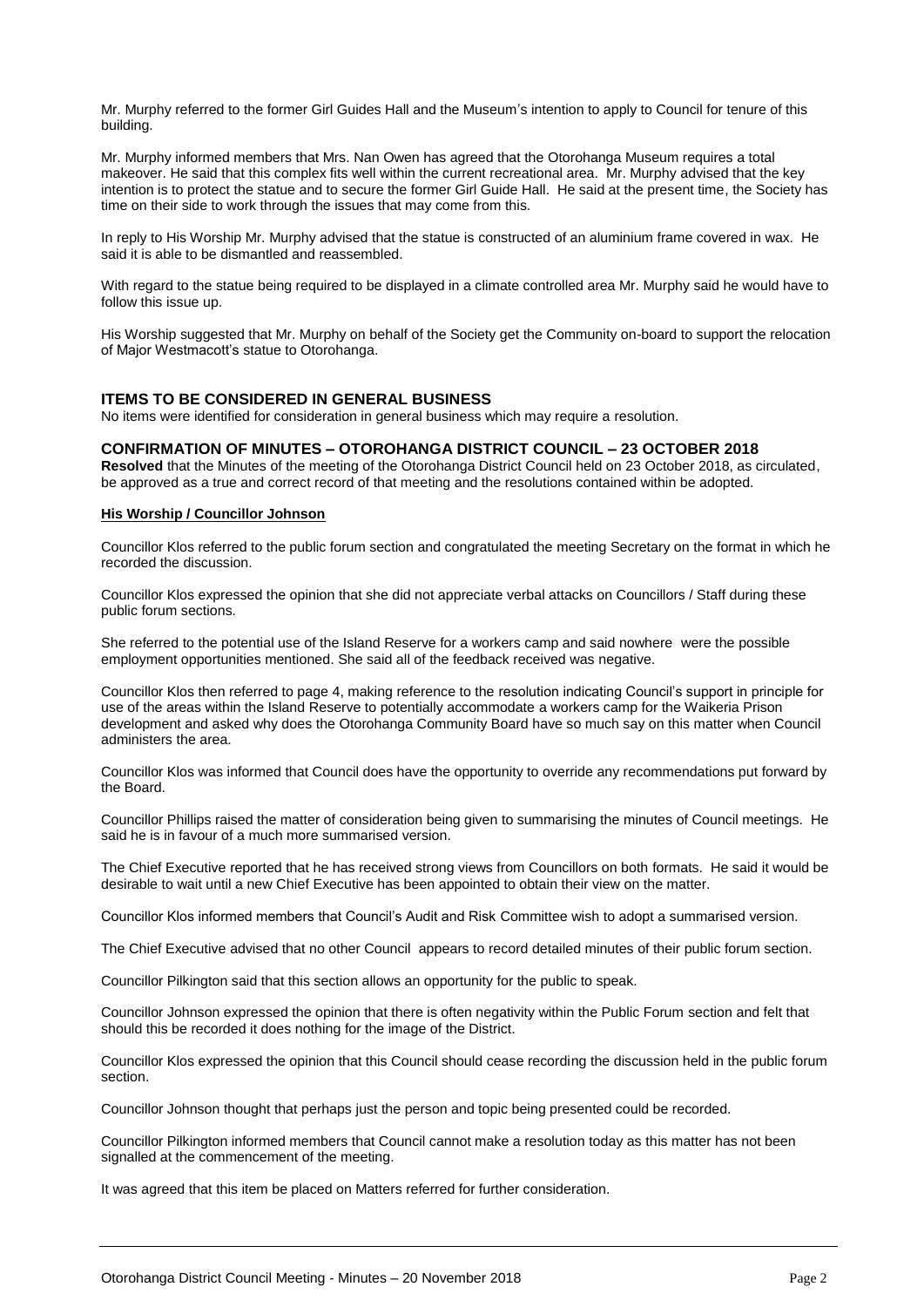Councillor Williams thought that many issues raised in the public forum could be dealt with directly by staff. She said there is no need for these to be presented to a full Council.

Councillor Phillips felt that people often need to speak out on certain issues however, they are not to be rude to Councillors or staff. He said Councillors need to be prepared to take some comments from the public "on the chin".

Councils Land Management Officer said there is an opportunity for Council to develop a protocol around the Public Forum section.

The Chief Executive advised that members of the public should be giving notice to speak to Council and this then being approved by His Worship.

It was agreed that a report be prepared for consideration at the next meeting of Council on the issues relating to the public forum section of Council meetings and the taking of minutes from these meetings.

#### **CONFIRMATION OF MINUTES – OTOROHANGA COMMUNITY BOARD – 19 OCTOBER 2018**

Councillor Klos expressed concern as to the way in the Otorohanga Community Board is approaching the Happy Valley Milk application.

She said whatever Council is attempting to do is in the best interest of the District.

Councillor Klos expressed the opinion that competition is good even though some Councillors may have a vested interest in another milk company. Councillor Klos felt that people are focusing on the individual applicant rather than what they are proposing to do.

**Resolved** that the Minutes of the meeting of the Otorohanga Community Board held on 19 October 2018 as circulated be confirmed and the recommendations contained therein be adopted.

#### **Councillor McConnell / Councillor Phillips**

#### **RECIEPT OF MINUTES – OTOROHANGA COMMUNITY BOARD – 1 NOVEMBER 2018**

**Resolved** that the Minutes of the meeting of the Otorohanga Community Board held on 1 November 2018 be received.

#### **Councillor Johnson / Councillor McConnell**

#### **RECEIPT OF MINUTES – KAWHIA COMMUNITY – 19 OCTOBER 2018**

Councillor Pilkington requested the following corrections be made.

-Page 1 – Aotea Park, third paragraph to read "on to Hoturoa street"

-Page 3 – The following sentence to be extended to read "Mrs. Pilkington expressed the opinion that this venture will provide potential benefits for the Community and that their application for a Resource Consent will sort out the practicalities **and conditions of consent**.

-Page 4 – Jervois Street, the word reading "seas" be corrected to read "seats".

-Page 5 – Heading SWEAP to read "Mrs. Pilkington requested a letter of appreciation be forwarded to Mr. Ross Dockery (representing the 'South Waikato Economic Group, Governance Group') for fronting the filming by TV 7 Sharp and showcasing Kawhia's attractions.

**Resolved** that the Minutes of the Kawhia Community Board meeting held on 19 October 2018, as amended be received.

#### **Councillor Pilkington / Councillor Phillips**

#### **DECLARATION OF CONFLICTS OF INTEREST**

His Worship queried, if members were aware of any conflicts of interest that may exist regarding items to be discussed at today's meeting.

No conflicts of interest were expressed.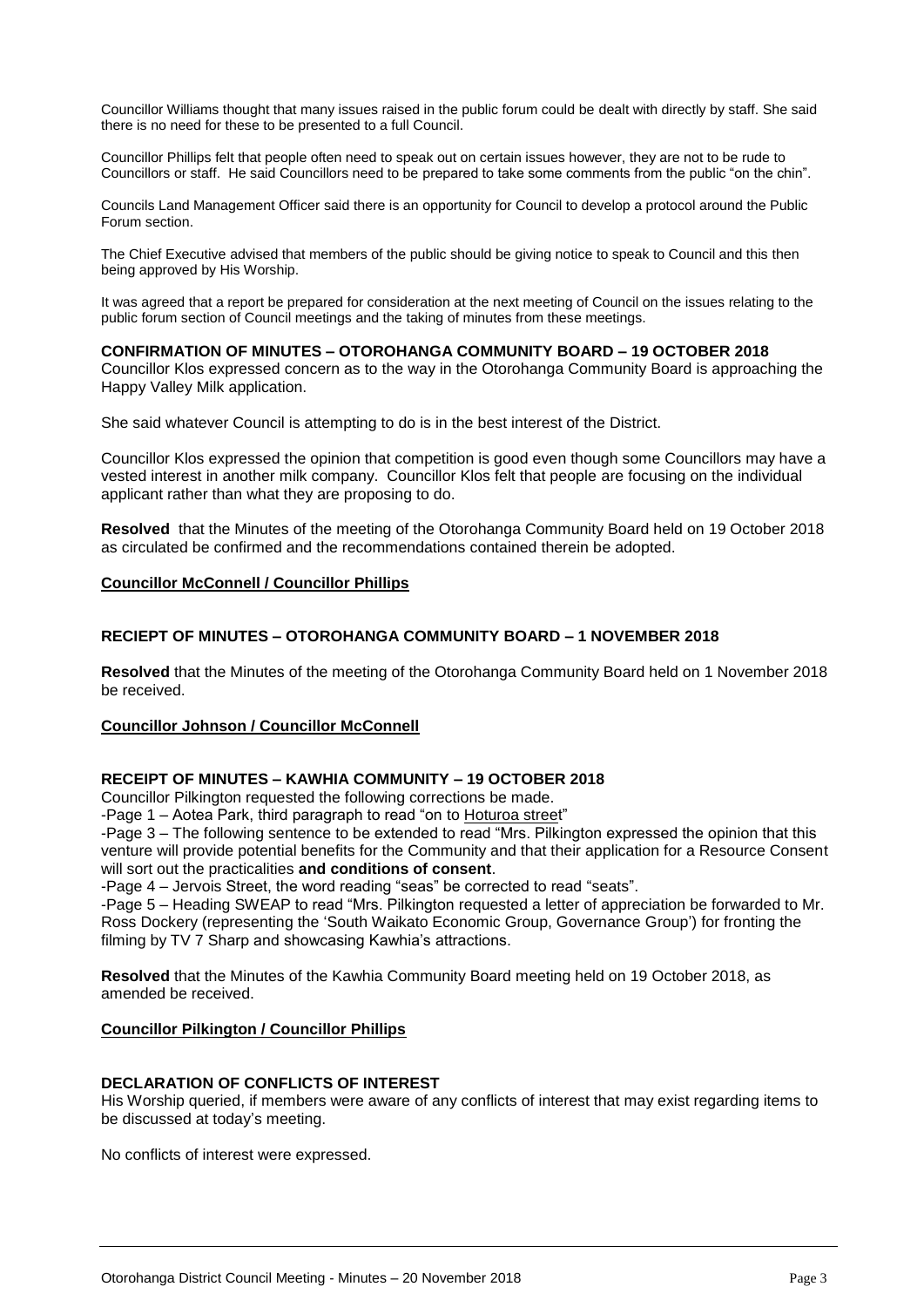#### **ENVIRONMNETAL SERVICES MANAGER**

The Environmental Services Manager Mr. Andrew Loe attended the meeting at 11.08am

#### **ITEM 312 AMENDMENT OF TRAFFIC BYLAW SCHEDULES**

The Chief Executive summarised proposed minor amendments to the Schedules of Council's Traffic Bylaw 2005.

Councillor Pilkington said she endorsed the recommendation in respect to Jervois Street, Kawhia.

Councillor Phillips referred to a no-parking area along Karaka Road and advised that this has not been identified as an amendment.

It was agreed that this be followed up.

#### **Resolved** that

- 1. amendments are made to the Schedules of the Otorohanga District Traffic Bylaw 2005 as described in the Chief Executives report.
- 2. the amended Otorohanga District Traffic Bylaw 2005, as presented and incorporating the proposed amendments to the Schedules is adopted to have immediate effect.

#### **Councillor Phillips / Councillor Klos**

#### **ITEM 313 KAWHIA PLAYGROUND PROPOSAL**

The Chief Executive summarised his report advising that actions are proposed to enable the Kawhia Community Projects Trust to undertake a project to provide additional playground equipment in the central foreshore area of Kawhia.

Councillor Pilkington expressed the opinion that she supports the proposed recommendation however, the matter of land jurisdiction issues need to be resolved regardless of the proposal to provide additional playground equipment.

Councillor Pilkington extended her thanks to the staff involved in this matter.

The Land Management Officer informed members that it will be desirable for a "wash up" report to be presented to Council when the issues have been resolved.

#### **Resolved** that -

- 1. Council supports in principle the proposal of the Kawhia Community Projects Trust to provide additional playground equipment in the central foreshore area of Kawhia, subject to resolution of land jurisdiction issues and satisfactory outcomes from community consultation.
- 2. A process be pursued to seek transfer of jurisdiction from the Crown to Otorohanga District Council in respect of land on the Kawhia foreshore between Pouewe Street and the property containing the Community Hall. Funding of this process to be from the District's share of the proceeds of the sale of the former Council land on Waiwera Street.

#### **Councillor Pilkington / Councillor McConnell**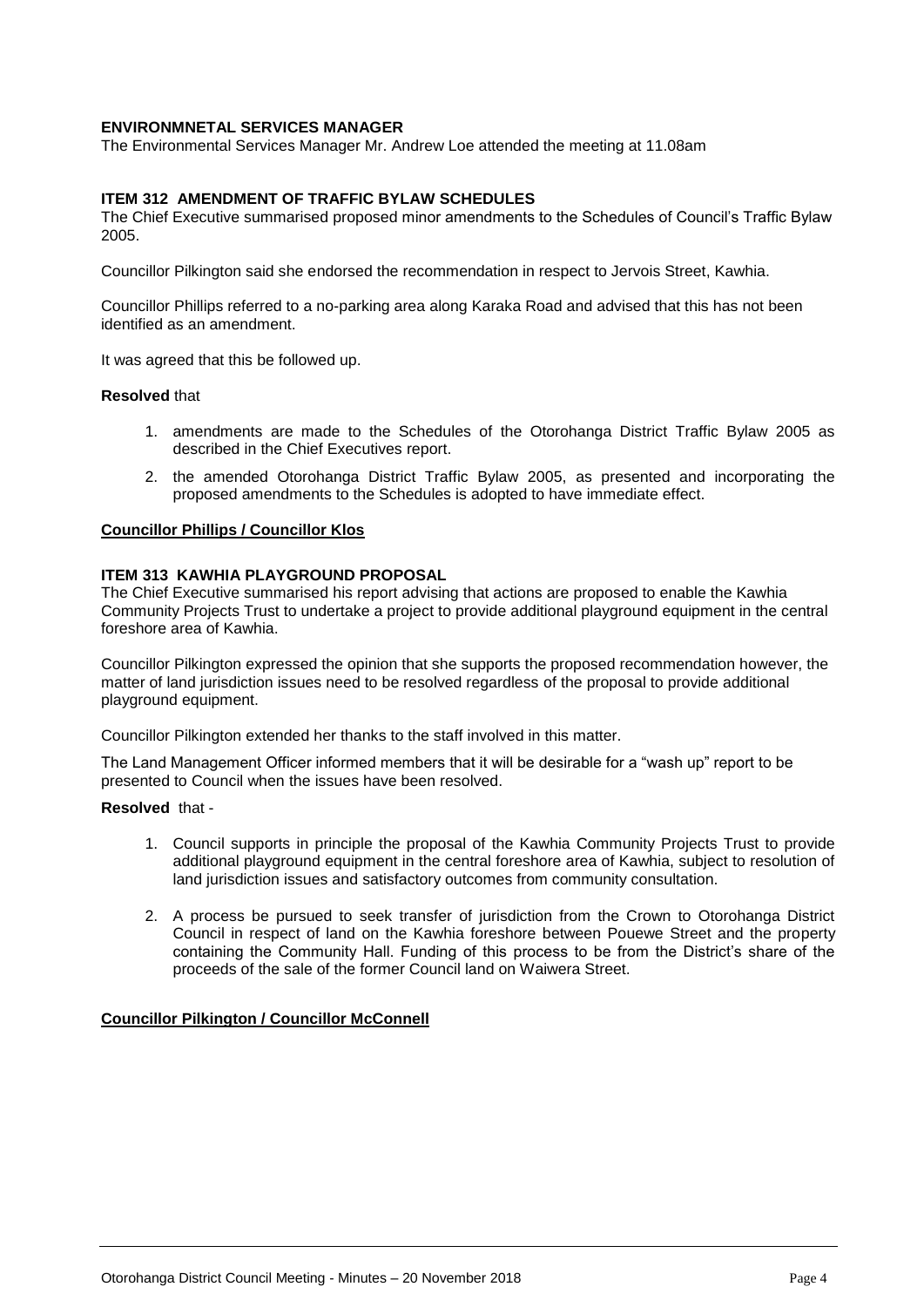#### **ITEM 314 ROAD LEGALISATION PART MANGAORONGO ROAD – SO 525400**

The Engineering Manager summarised a report informing members that Council has documents requiring Council's consent for a small area of Mangaorongo Road to be acquired for road from DJ and SA Sanson.

#### **Resolved** that

The Otorohanga District Council hereby consent's to the Minister of Land Information declaring

a. Pursuant to Sec 114 of the Public Works Act 1981 the land described in the **Schedule** below to be road vested in the Otorohanga District Council.

#### *South Auckland Land District - Otorohanga District*

**Schedule** - *Land to be Declared Road*

| Area              | Description     | Title      | Owners                                       |
|-------------------|-----------------|------------|----------------------------------------------|
| 289m <sup>2</sup> | Sec 2 SO 525400 | CFR 330922 | DJ & SA Sanson<br>Bailey Ingham Trustees Ltd |

2. The Mayor and Chief Executive of Otorohanga District Council be authorised to sign and seal any documentation necessary to legalise plan SO 525400.

#### **Councillor Johnson / Councillor Pilkington**

#### **ITEM 315 ROUTINE ENGINEERING REPORT – AUGUST TO OCTOBER 2018**

The Engineering Manager took members through the routine report on engineering matters for the period August to October 2018.

#### **ROADING**

Councillor Phillips reported it was good to see Council's Road Maintenance Contractor Inframax Construction Limited back in the District with a lot of activity happening.

He said this was not seen at this time last year.

#### **AROHENA RURAL WATER SUPPLY**

Councillor Klos reported that the Local MP has suggested that the Arohena Rural Water Supply Committee carry on protesting at the government's requirement for compliance with the drinking water standards.

The Chief Executive informed members that later this week Central Government will make an announcement regarding the 'three waters' review.

#### **WAIPAPA RESERVE**

Councillor Klos reported that this area is being well maintained and that the new toilet facility looks like a 'beacon'. She expressed her gratitude to the staff involved.

#### **KAWHIA RECYCLING CENTRE**

Councillor Pilkington referred to issues raised by Mr. J Dodgson in the public forum section of the last Kawhia Community Board meeting regarding the operation to dispose of green waste at the Kawhia Recycling Centre. She requested that these issues be given consideration to.

**Resolved** that the routine Engineering report for the period August to October 2018 be received.

#### **Councillor Williams / Councillor Johnson**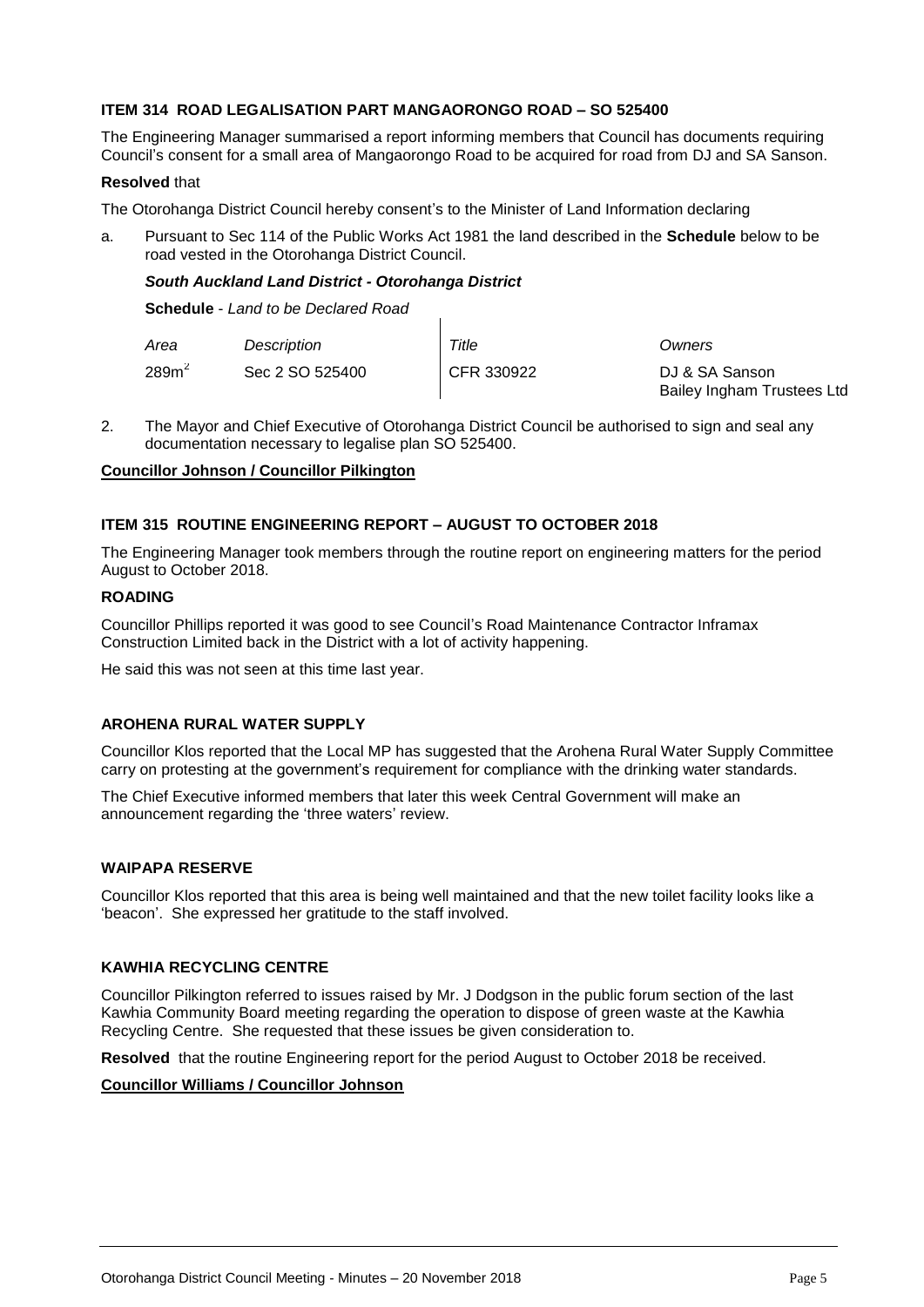#### **ITEM 316 ENVIRONMENTAL HEALTH OFFICER / LIQUOR LICENSING INSPECTOR'S REPORT JULY TO SEPTEMBER 2018**

The Environmental Services Manager summarised the Environmental Health Officer / Licencing inspectors report for the period July to September 2018.

Councillor McConnell referred to the upcoming controlled purchase operation which is programmed to occur before Christmas 2018. This operation allows minors to enter into a licensed premise and attempt to purchase alcohol in order to test the Licencees processes for declining sales to underage persons.

Councillor McConnell expressed the opinion that this is placing underage persons in a dangerous situation.

**Resolved** that the Environmental Health Officer and Licencing Inspectors report covering the period July to September 2018 be received.

#### **Councillor Klos / Councillor Johnson**

#### **ITEM 317 ODC MATTERS REFERRED FROM 23 OCTOBER 2018**

The Chief Executive reported that a workshop on rural intersection lighting will be held at the conclusion of today's meeting.

#### **GENERAL**

#### WEST COAST ZONE COMMITTEE

Councillor Pilkington reported on her recent attendance at a West Coast Zone Committee meeting in particular informing members that the King Country River Care group are extending into coastal catchments in an effort to improve water quality and to have input into future plans.

Councillor Pilkington referred to the Pest Management Plan and the re-infestation of possums.

#### BEATTIE HOME

Councillor Pilkington reported that she attended a recent Beattie Home AGM meeting and their Melbourne Cup Event.

#### SISTER REIDY MEMORIAL

Councillor Pilkington reported she attended the recent unveiling of the memorial in respect to the late Sister Reidy and the Amnesty Day service in Kawhia.

Mrs. Pilkington informed members that she also attended the Maori stone blessing at the new entrance to the Waikeria Prison.

#### BEATTIE HOME – DEMENTIA UNIT

Councillor Johnson reported an anonymous benefactor has offered three million dollars to the proposed Beattie Home Dementia unit. He said it is proposed to erect this facility adjacent to the rear of Beattie Home.

Councillor Johnson advised however that there will still be a need to fundraise a further one million dollars towards the project.

Councillor Pilkington expressed the opinion that the generosity from within the Otorohanga District is amazing and congratulated the Trustees of Beattie Home for the work they are taking on.

#### OTOROHANGA MEDICAL HUB

Councillor Johnson informed members of the fantastic success in obtaining funds towards the new Otorohanga Medical Hub.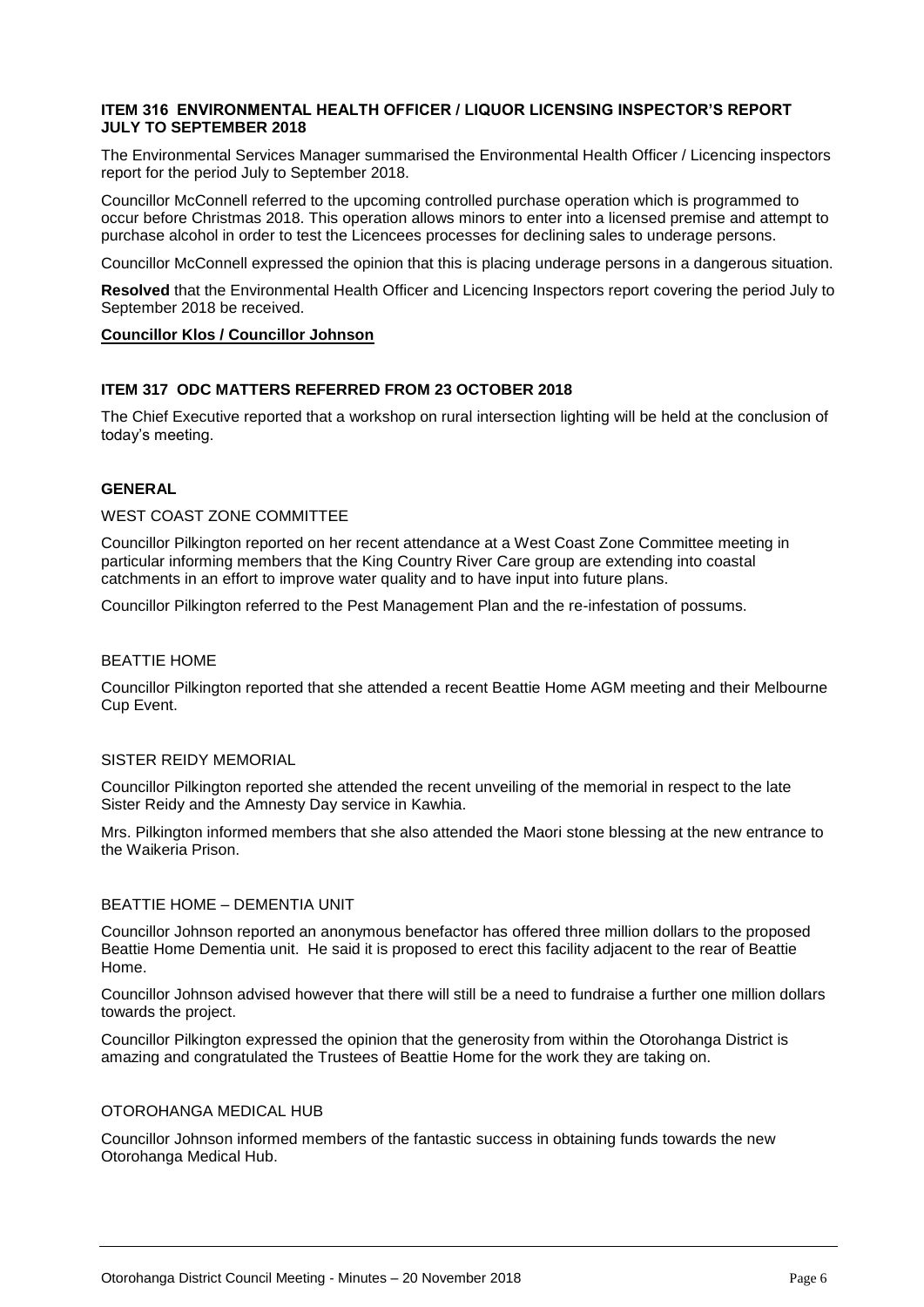#### COUNCILLOR PHILLIPS

Councillor Phillips extended his apologies to members as he and his family have been very involved in the recent passing of his mother in law.

#### LACK OF INVITATION TO ELECTED MEMBERS

Councillor Phillips reported that he did not receive an invitation to the recent Otorohanga Sports Awards. Other members agreed that they did not receive an invitation however, an invite was placed through Facebook.

The Corporate Services Manager informed members that the event was organised by Sport Waikato.

His Worship highlighted the importance of internal communication to elected members.

Councillor Pilkington expressed the opinion that any major events should be advised to members through the current system.

#### SPORT WAIKATO

The Corporate Services Manager reported that Sport Waikato is undertaking a scoping study which will include a stocktake of Clubs throughout the District and the people associated with these Clubs. He said this survey will highlight the issues facing these clubs and who owns the facilities.

The Corporate Services Manager further advised that it is intended to hold one or two public forums in the Council building in order to highlight to Sport Waikato the issues in the District.

Councillor Pilkington suggested that discussions be held with Dr. John Burton in Kawhia.

#### OTOROHANGA PONY CLUB

Councillor Phillips reported on his recent attendance at the Pony Club day and said this was a great event with a new river manager in attendance. He reported that repairs have been undertaken to their road.

The Land Management Officer referred to the input from Mrs. Rosemary Davison concluding not to take out all of the trees within the Pony Club area.

#### WAIPA RIVER CATCHMENT COMMITTEE

Councillor Phillips reported on his recent attendance at a Waipa River Catchment Committee meeting and advised that there is a river plan in place which is receiving a substantial amount of money. He said targeted areas have been identified and a substantial amount of really good work is being undertaken in these areas.

Councillor Phillips then referred to Central Government's Tree Programme' however, in order to obtain a government subsidy an area of approximately 200 hectares is required to be planted out, a quarter of which is to be in native plants. He said this could result in productive land being taken out for trees.

Councillor Phillips reported that the presence of wallabies is becoming a big problem in some areas.

#### KAWHIA CBD

The Chief Executive reported that approval has been given for the installation of CCTV cameras in the Kawhia CBD. He said it is hoped that these will be installed prior to Christmas.

The Chief Executive referred to the Provincial Growth Fund to which application will be made for exploration of the Te Raumakau water storage facility.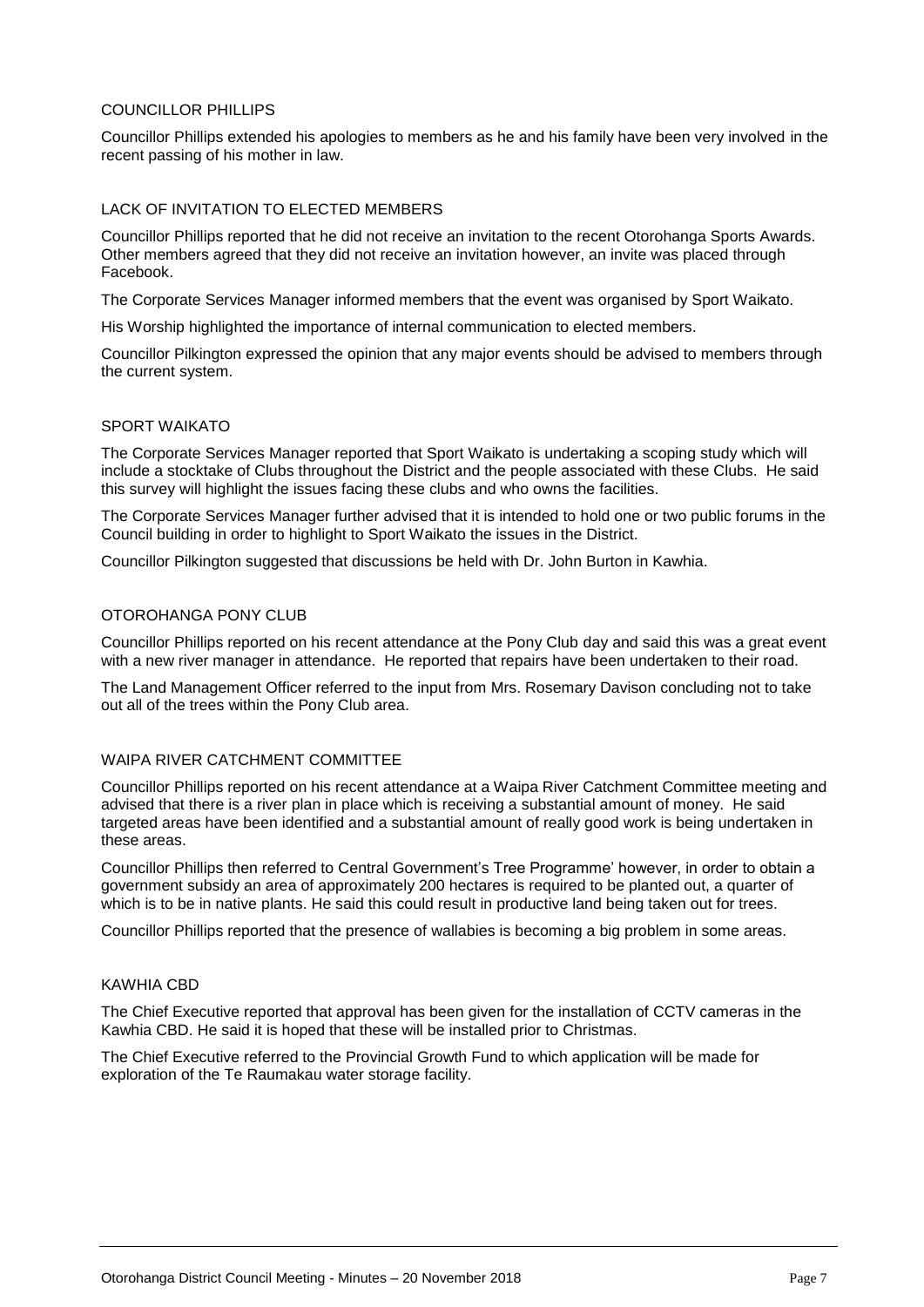#### MAYORAL ACTIVITIES

His Worship reported he has attended the following events:

- -Centennial of the Otorohanga Bowling Club
- -Fire and Emergency Services Awards Evening
- -Mayoral Graduation Ceremony
- -Mayors Taskforce

His Worship reported that he is leaving New Zealand this evening to travel to China where he will be one of four Mayors representing New Zealand. His Worship said he will give a ten minute presentation to encourage Chinese investment in New Zealand.

#### ADDITIONAL SUBDIVISION

The Environmental Services Manager informed members of a 128 lot subdivision proposed for the Harpers Avenue area. He advised that Submissions close on 18<sup>th</sup> December 2018

#### COMMUNITY WATER METERING

The Corporate Services Manager advised that staff are due to read water meters again during December 2018 following which a mock invoice will be sent out. He referred to a number of properties outside the Community which have previously been metered and that these are due to be read next month.

The Corporate Services Manager said it is hoped to achieve one system of charging from 1 July 2019.

#### JIM BARKER MEMORIAL PARK

The Land Management Officer informed members of the opening day for the Jim Barker Memorial Park to be held on 9 December 2018. She reported, it is proposed to create two murals on the toilet block.

#### SWEAP

The Land Management Officer reported that SWEAP has formed various working groups and that she will be leading the skills and training group.

#### OTOROHANGA HISTORICAL SOCIETY

Councillor McConnell referred to the Otorohanga Historical Society's presentation to the Otorohanga Community Board and advised that they have been informed to come back with a definite proposal. He said the former Girl Guide Hall is under Council control and that the society should be encouraged to think big in their proposal.

#### COUNCILLOR WILLIAMS

Councillor Williams reported on her attendance at the following:

-Communicate Powerfully

- -Mayoral Graduation Ceremony
- -Civil Defence Joint Committee Meeting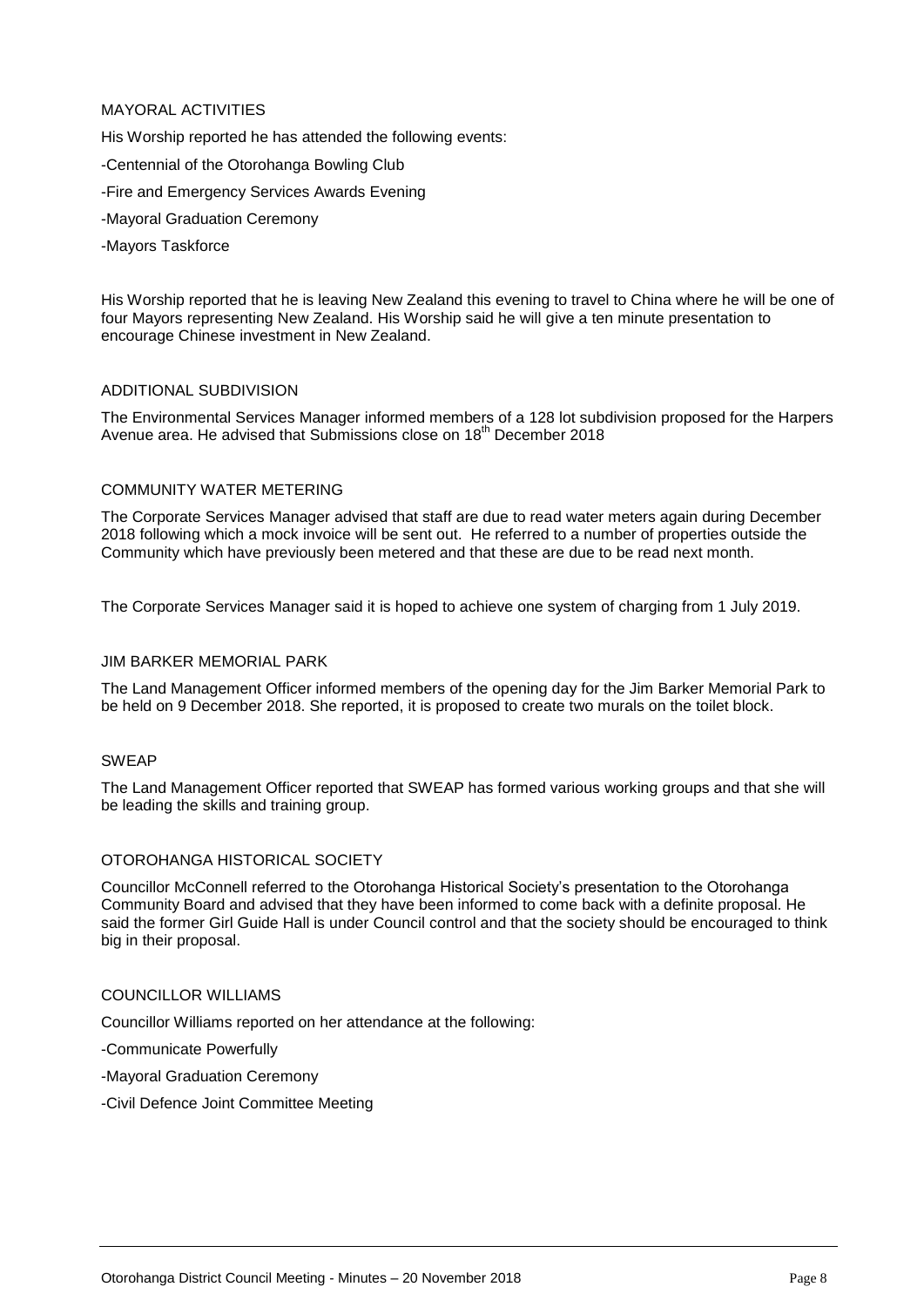#### COUNCILLOR KLOS

Councillor Klos referred to the aftermath of tree felling in Gisborne and that no assistance is being provided with clearing the associated debris.

#### AUDIT AND RISK WORKSHOP

Councillor Klos reported on a recent Audit and Risk workshop covering Asset and Contract management. She advised that the Chair discussed future risks in respect to culture, health and safety, wellbeing, climate change and employment issues.

#### NEW ZEALAND MOTOR CARAVAN ASSOCIATION

Councillor Klos queried why the New Zealand Motor Caravan Association had contacted her.

The Land Management Officer replied that she directed the association to Councillor Klos as a Councillor interested in Tourism within the District.

#### LUNCHEON ADJOURNMENT

**Resolved** that Council adjourn for Lunch at 12.37pm.

#### **His Worship / Councillor Pilkington**

#### LUNCHEON READJOURNMENT

**Resolved** that Council readjourn following the luncheon break.

#### **His Worship / Councillor Pilkington**

#### PUBLIC EXCLUDED

**RESOLVED** that the public be excluded from the following part of the proceedings of this meeting, namely,

#### **ITEM 319– OTOROHANGA CEMETERY - PROPOSED CHANGES TO LAND STATUS**

The general subject matter of each item to be considered while the public is excluded, the reason for passing this resolution in relation to each matter, and the specific grounds under section 48(1) of the Local Government Official Information and Meetings Act 1987 for the passing of this resolution are as follows:

#### **Reason for Confidentiality**

|                                                                                  | <b>Grounds</b>                                                                                                                                                                                                              | Reason                                                                                                                                                                                    |
|----------------------------------------------------------------------------------|-----------------------------------------------------------------------------------------------------------------------------------------------------------------------------------------------------------------------------|-------------------------------------------------------------------------------------------------------------------------------------------------------------------------------------------|
|                                                                                  | Section 48(1) of the Local<br>Government Official Information<br>and Meetings Act 1987, which<br>permits the meeting to be<br>closed to the public for<br>business relating to the<br>following grounds:                    | Subject to sections 6, 8 and 17 of<br>the Local Government Official<br>Information Act 1987, the<br>withholding of the information is<br>necessary to:                                    |
| <b>OTOROHANGA CEMETERY -</b><br><b>PROPOSED CHANGES TO LAND</b><br><b>STATUS</b> | 48(1a) That the public conduct<br>of the whole or the relevant<br>part of the proceedings of the<br>meeting would be likely to<br>result in the disclosure of<br>information for which good<br>reason for withholding would | 7(2i) Enable any local authority<br>holding the information to carry<br>out, without prejudice or<br>disadvantage, negotiations<br>(including commercial and<br>industrial negotiations). |